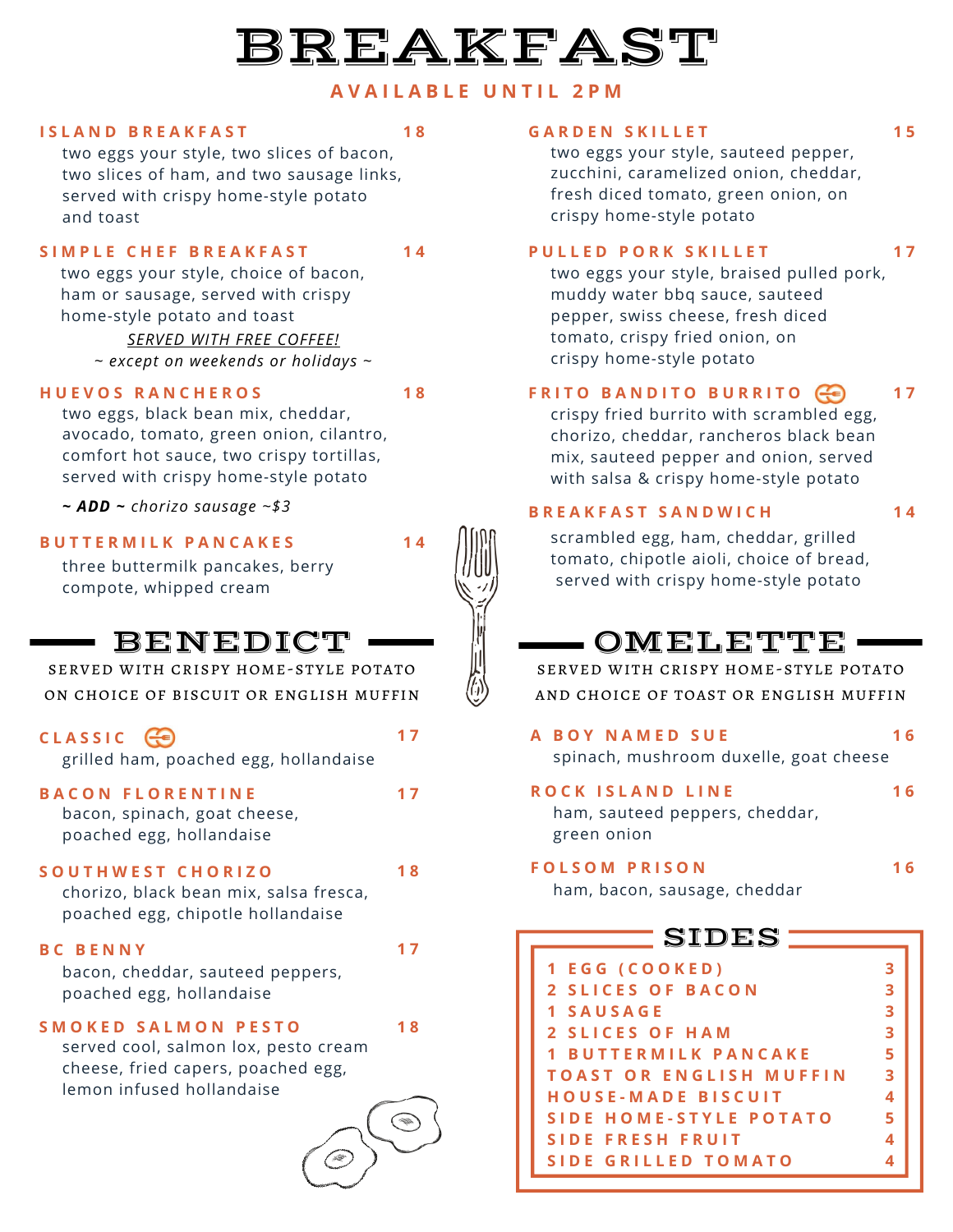# LUNCH & DINNER

**A V A I L A B L E A F T E R 1 1 A M**

| STARTERS                                                                                                                                                  |                                                                       |
|-----------------------------------------------------------------------------------------------------------------------------------------------------------|-----------------------------------------------------------------------|
| SNACKS AND SMALL MEALS                                                                                                                                    | SERVED                                                                |
| <b>CLASSIC POUTINE</b><br>white cheddar curds, montreal gravy                                                                                             | POACH<br>11<br>ginger                                                 |
| <b>PARMESAN TRUFFLE FRIES</b><br>garlic-truffle oil, parmesan cheese                                                                                      | goat cl<br>8<br>cucum<br>greens                                       |
| <b>DIRTY CREOLE FRIES</b><br>butter, blackening cajun spice                                                                                               | 8<br>QUINO.<br>quinoa                                                 |
| DEEP FRIED PICKLES<br>crispy fried dill pickle slices,<br>chipotle aioli                                                                                  | cranbe<br>11<br>tossed                                                |
| <b>CHICKEN TENDERS &amp; FRIES</b><br>three house-battered chicken tenders,<br>house-made ranch, house-cut fries                                          | CAESAR<br>crisp r<br>16<br>dressi<br>house                            |
| <b>POTATO SKINS</b><br>crispy fried potato skins, bacon,<br>cheddar, green onion, sour cream, salsa                                                       | HOUSE<br>13<br>herita<br>yam cł<br>almon                              |
| <b>RED PEPPER HUMMUS</b><br>roasted red pepper, fresh and pickled<br>vegetables, served with garlic toast                                                 | 8<br>ADD CH                                                           |
| <b>SZECHUAN LETTUCE WRAPS</b><br>orange-ginger szechuan sauce, crispy<br>chicken, green onion, gyoza strips,<br>cilantro, iceberg lettuce, chipotle ranch | 15                                                                    |
| CAJUN CHICKEN QUESADILLA<br>cajun chicken, roasted corn, black bean<br>mix, red onion, cheddar, served with<br>sour cream and salsa                       | FISH<br>&<br>1 <sub>5</sub><br>beer b<br>white t<br>1<br>$\mathbf{2}$ |
| WINGS                                                                                                                                                     | <b>SZECHU</b>                                                         |
| CHICKEN WINGS<br>18                                                                                                                                       | sautee                                                                |
| hot, honey garlic, sexy mama, muddy<br>water bbq, sweet thai chili, all dressed,                                                                          | szechu<br>celery,<br>rice, se                                         |
| suicide hot, szechuan, black & blue,<br>buffalo blue, maple bacon, salt &<br>pepper, lemon pepper, dry garlic                                             | <b>PESTO</b><br>sautee                                                |

#### *ALL WING FLAVOURS ARE GLUTEN FREE UPON REQUEST*

*~ ask about our monthly feature flavour! ~*

# SALADS

WITH FRENCH BREAD GARLIC TOAST

|  |  |  | POACHED PEAR SALAD                                                                                                                                                                                                              |  |  |  |  |  |  |  |  |
|--|--|--|---------------------------------------------------------------------------------------------------------------------------------------------------------------------------------------------------------------------------------|--|--|--|--|--|--|--|--|
|  |  |  | $\sim$ . The contract of the contract of the contract of the contract of the contract of the contract of the contract of the contract of the contract of the contract of the contract of the contract of the contract of the co |  |  |  |  |  |  |  |  |

**1 1 - 1 6**

-cinnamon poached anjou pear, heese, crispy yam chips, ber, grape tomato, heritage , house-made seasonal dressing

#### **1 1 - 1 6 Q U I N O A S A L A D** Æ

a, carrot, celery, cucumber, rry, yam chips, served on greens, in house-made seasonal dressing

#### **C A E S A R S A L A D**

**1 1 - 1 5**

omaine, house-made caesar ng, parmesan, crispy capers, -made crouton

#### $A$  **G**  $R$  **E E N**  $S$  **A**  $L$  **A**  $D$

**1 1 - 1 5**

ge greens, cucumber, cranberry, hips, grape tomato, toasted ds, house-made seasonal dressing

*ADD CHICKEN ~ add a grilled chicken breast to any salad for \$6*

# BIG FORKERS

#### **F I S H & C H I P S**

attered cod loin, house slaw, truffle tartar sauce

| 1 PIECE | 16 |
|---------|----|
| 2 PIECE | 19 |

## **S Z E C H U A N R I C E B O W L**

**1 7**

d chicken breast, orange-ginger an sauce, peppers, peas, carrots, zucchini, green onion, basmati esame seeds

#### **P E S T O C H I C K E N P A S T A**

**1 7**

sauteed chicken breast, pesto cream sauce, cherry tomato, red onion, peppers, penne noodles, parmesan, served with french bread garlic toast

*VEGETARIAN? ~ ask for no chicken with your szechuan rice bowl or pesto pasta and receive double the veggies!*